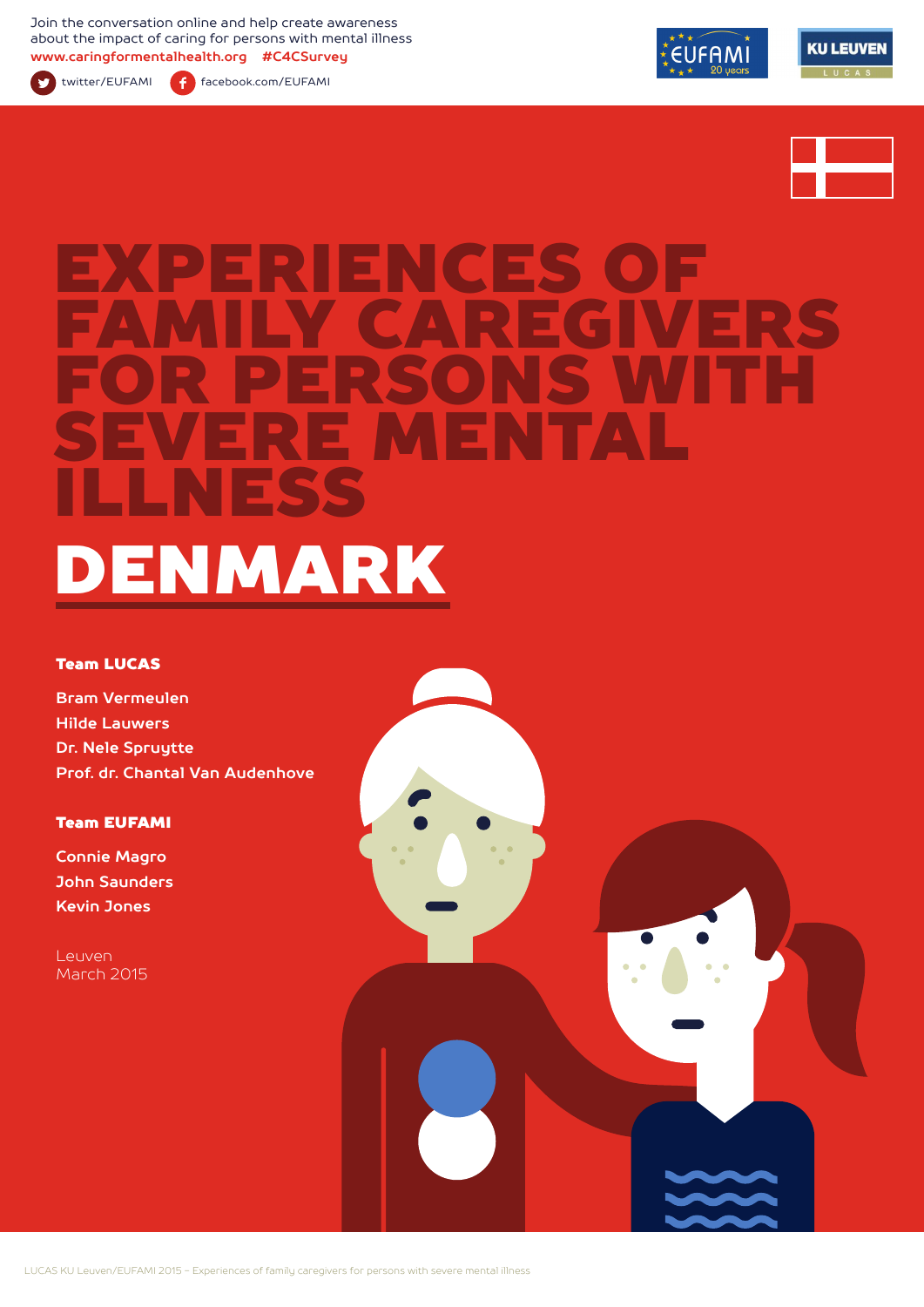

EXPERIENCES OF FAMILY CAREGIVERS FOR *PERSONS WITH SEVERE MENTAL ILLNESS:* DENMARK

### IN 2014, AN INTERNATIONAL Y WAS CARRIE **GET A CLEARER PICTURE OF** THE EXPERIENCES OF FAMILY CAREGIVERS FOR PERSONS WITH A **SEVERE MENTAL ILLNESS**



### The study aimed to clarify

- The burden and well-being
- The satisfaction with professional support
- The need for additional support for family caregivers of persons with a severe mental illness

**LUCAS, the Centre for Care research and consultancy of the KU Leuven (University of Leuven), conducted the study in collaboration with the European Federation of Families of Persons with Mental Illness (EUFAMI). The study was a multi-site, cross-sectional survey undertaken in 22 countries (Australia, Austria, Belgium, Canada, Cyprus, Denmark, Finland, France, Germany, Greece, Ireland, Israel, Italy, Malta, Netherlands, Norway, Portugal, Russia, Spain, Sweden, Switzerland and UK). The survey consisted of an anonymous, self-completion questionnaire administered on paper, by email and online. Questionnaires were completed by 1,111 caregivers.** 

### We provide **country-specific** results for those countries with 46 respondents or more

- **1 Interpretation of country-specific findings**
- **2 Specific characteristics of the Danish respondents**
- **3 Major challenges according to the Danish respondents**
- **4 International comparison**
	- *a. Perceived stigma of family caregivers because they got in contact with professional help*
	- *b. Positive personal experiences of the carer*
	- *c. Good aspects of the relationship between carer and person being cared for*
- **5 Need for support according to Danish respondents**
- **6 Full data**

*To download the full report or to obtain more information, please visit: www.eufami.org or www.kuleuven.be/lucas*

### Interpretation of country-specific findings

In the full report the total sample of family caregivers (N = 1,111) is reported. As indicated in the full report, it is important to be aware that this sample consists of family caregivers that are mainly associated with a family organisation. The results cannot be generalised for all family caregivers of persons with severe mental illness.

For the country reports, we urge extra caution in interpreting the results because of the low number of respondents. Statistical comparisons between countries or between specific countries and the global sample are difficult. It is not possible to infer strong conclusions on the situation in one specific country.

The aim of a country report is to promote discussion within a country and to generate ideas for further research, policy and practice actions. The results can be a trigger to set up a larger, representative study of family caregivers for persons with severe mental illness. They can help further hypothesis building and can inspire the formulation of new research questions or policy recommendations.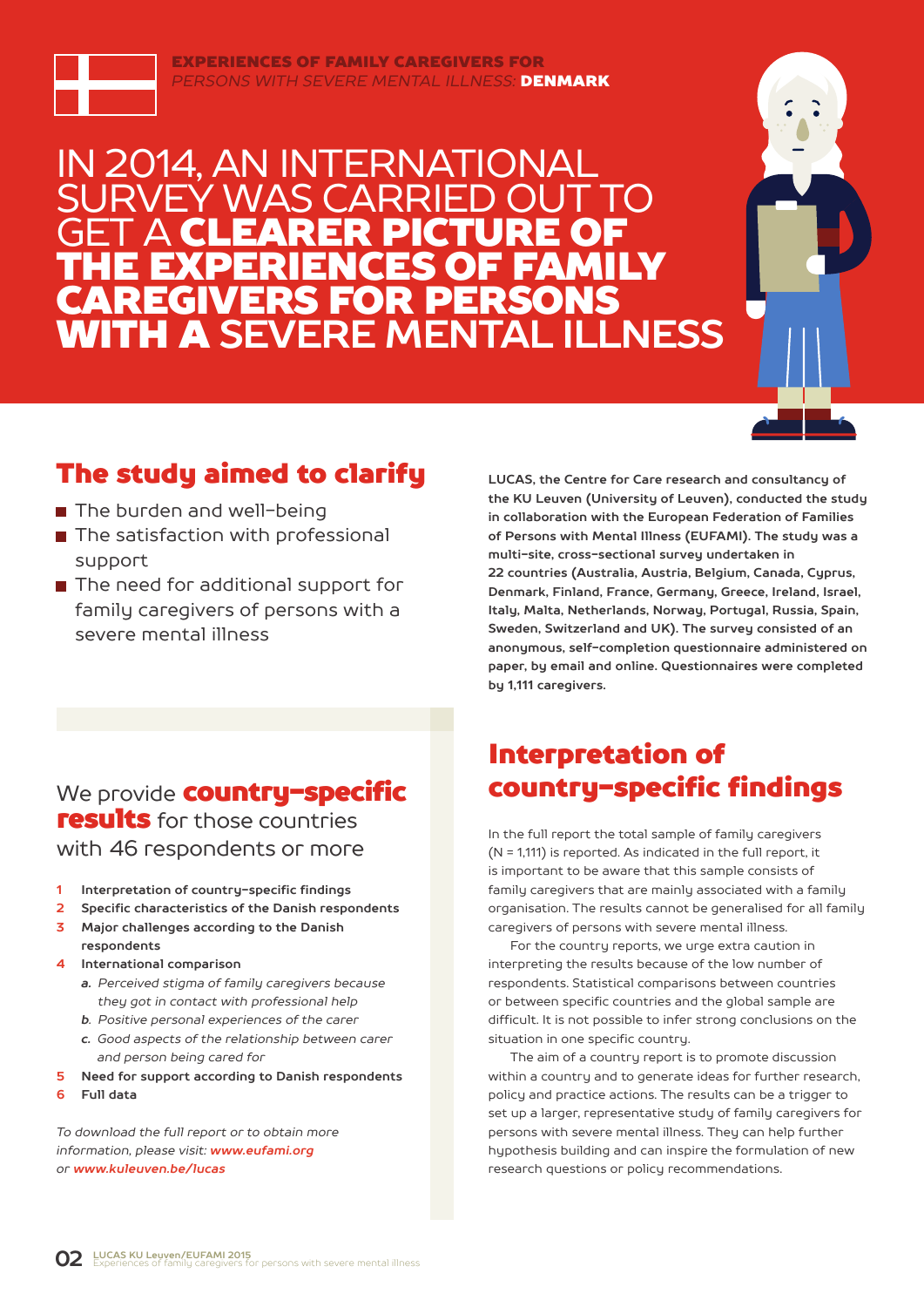### Specific characteristics of the Danish respondents

This and previous research show that the burden on family caregivers is determined by the characteristics of the relationship, the condition of the illness, and the cohabitation with the family member with a severe mental illness. For this reason, we highlight the raw data on the distribution of the respondents for these three variables.

| <b>Relationship with patient 1</b> | $N = 146$ |
|------------------------------------|-----------|
| Son/daughter                       | 67        |
| Partner/spouse                     | 15        |
| <b>Brother/sister</b>              | 6         |
| Parent                             | 8         |
| <b>Friend</b>                      | 1         |
| Other                              | 2         |

#### Illness/condition of patient 1 *(multiple responses possible)*

| Psychosis/schizophrenia            | 25 |
|------------------------------------|----|
| Bi-polar disorder/manic depression | 17 |
| <b>Depression</b>                  | 37 |
| Anxiety                            | 36 |
| Other mental health problem        | 43 |

#### Living with patient 1

| <b>Yes</b>       | 32 |
|------------------|----|
| Some of the time | 17 |
| <b>No</b>        | 51 |

*Data are % based on valid responses*

### Major challenges according to the Danish respondents

We selected the three highest and lowest scoring items of burden or dissatisfaction<sup>1</sup>



# **1** Caregivers' burden on their <u>well-being</u>: their<br><u>relationship</u> with the person they care for

*Question:* During the past four weeks, how concerned were you about the person you care for becoming too dependent on you in the future?

**2** Caregivers' dissatisfaction with support<br>from <u>medical</u> and/or care staff

*Question:* In general, how satisfied are you with how easy it is to get help and support from staff for yourself? (e.g. advice on how to deal with certain behaviours)

S Caregivers' burden on their <u>well-being</u>: their<br><u>relationship</u> with the person they care for

*Question:* During the past four weeks, how concerned were you about the person you care for saying things that upset you?



#### The respondents in Denmark are very satisfied with or have very few worries about:

#### Caregivers' general well-being: their own safety

*Question:* During the past four weeks, how concerned were you about the person you care for being aggressive or threatening towards you (e.g. verbal threats, sexual aggression, physical intimidation)?

#### Caregivers' general well-being: stigma and discrimination

*Question:* During the past four weeks, how concerned were you about persons treating you differently because of the illness/ condition of the person you care for?

#### 3 Caregivers' general well-being: their own safety

*Question:* During the past four weeks, how concerned were you about the person you care for accidentally doing something that puts you at risk (e.g. leaving the gas on)?

*1. Burden is defined as a combination of the answers 'quite a bit' and 'a lot' on the 5-point Likert Scale items. Dissatisfaction is defined in this study as a combination of the answers 'very dissatisfied' and 'somewhat dissatisfied' on the 5-point Likert Scale items. No burden and satisfaction are likewise defined in this study as a combination of respectively 'not at all' and 'a little', and 'somewhat satisfied' and 'very satisfied' on the 5-point Likert Scale items.*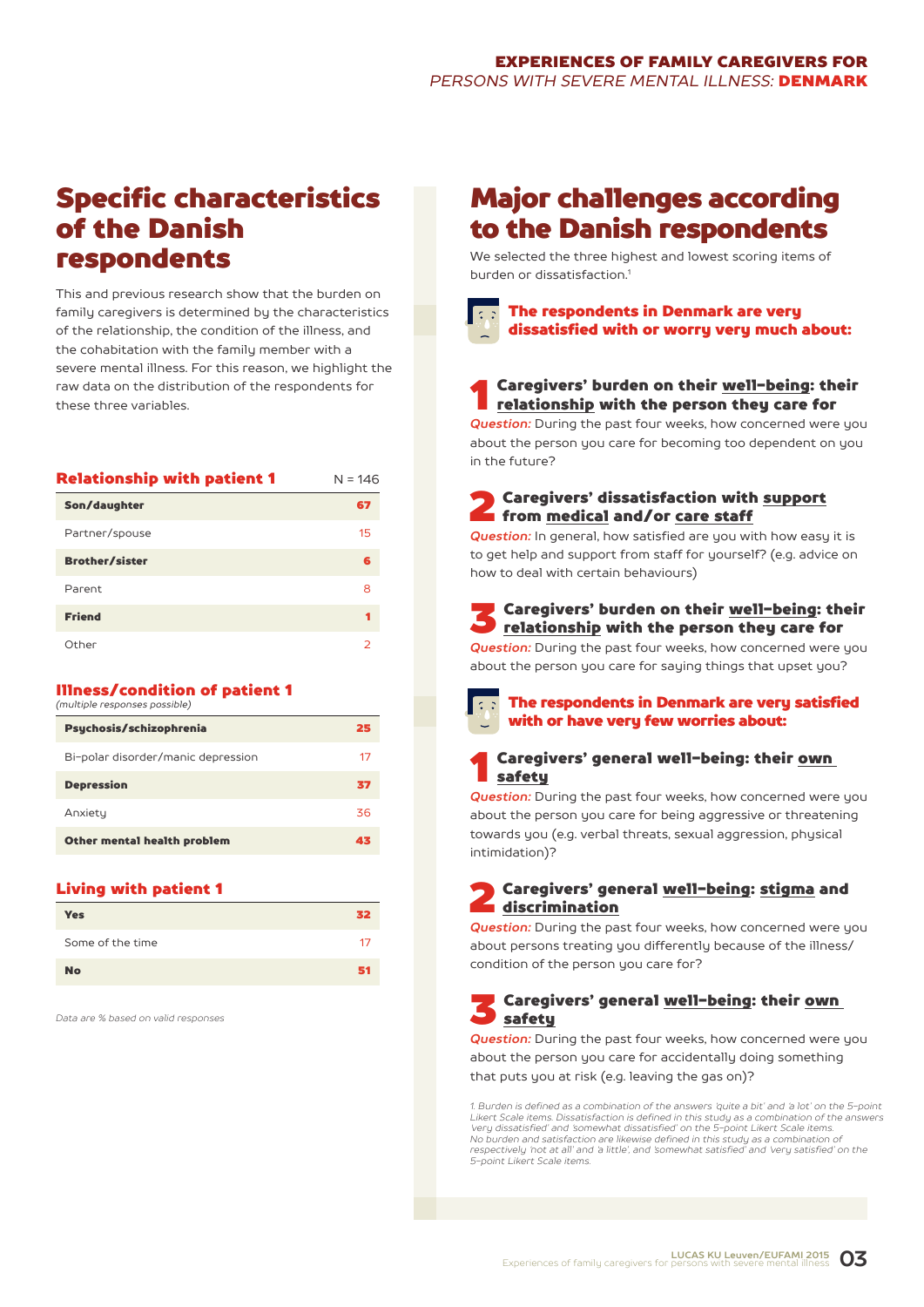

## INTERNATIONAL COMPARISON

### Perceived stigma of family caregivers because they got in contact with professional help

Mean scores on the perceived stigma scale, which consists of the following items:

- **I** I started to feel inferior
- **I sometimes started feeling useless**
- **I sometimes am ashamed of this**
- **I started feeling less capable than before**
- **I started doubting myself**



### Positive personal experiences of the carer

Mean scores on the positive personal experience scale, which consists of the following items:

- **I have learnt more about myself**
- **I have contributed to others' understanding of the illness**
- **I have become more confident in dealing with others**
- **I have become more understanding of others with problems**
- **I have become closer to some members of my family**
- **I have become closer to friends**
- **I have met helpful persons**
- **I** I have discovered strengths in muself

C. 19.5<br>**19.5** 20.2  $18.3\frac{18.7}{...}$ 17.5 <sup>17.8</sup> 17.5 17.5 17.4 15.7 15.5 15.5 Austria Finland Denmark **Kaly** Ireland Jt Norway <sub>Blaium</sub> Russia <sub>Canada</sub> Arean of 22 countries Matca Spain

16.7

France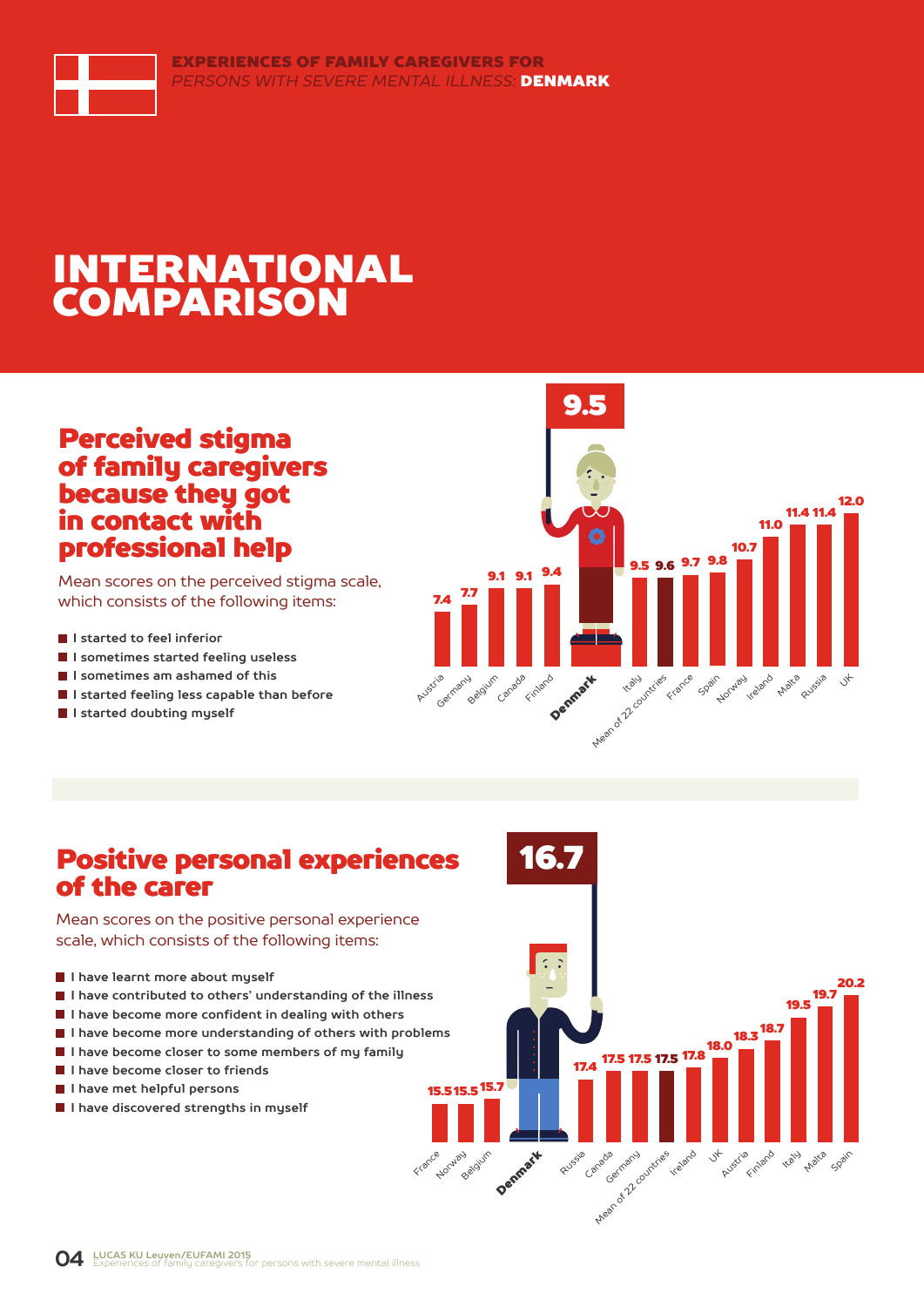#### EXPERIENCES OF FAMILY CAREGIVERS FOR *PERSONS WITH SEVERE MENTAL ILLNESS:* DENMARK

### Good aspects of the relationship between carer and person being cared for

Mean scores on the good aspects of the relationship scale, which consists of the following items:

- **I have contributed to his/her wellbeing**
- **That he/she makes a valuable contribution to the household**
- **That he/she has shown strengths in coping with his/her illness**
- **That he/she is good company**
- **I share some of his/her interests**
- **I feel useful in my relationship with him/her**



### Need for support according to Danish respondents

Need for support for family caregivers of persons with severe mental illness in their role as a carer (N=146)



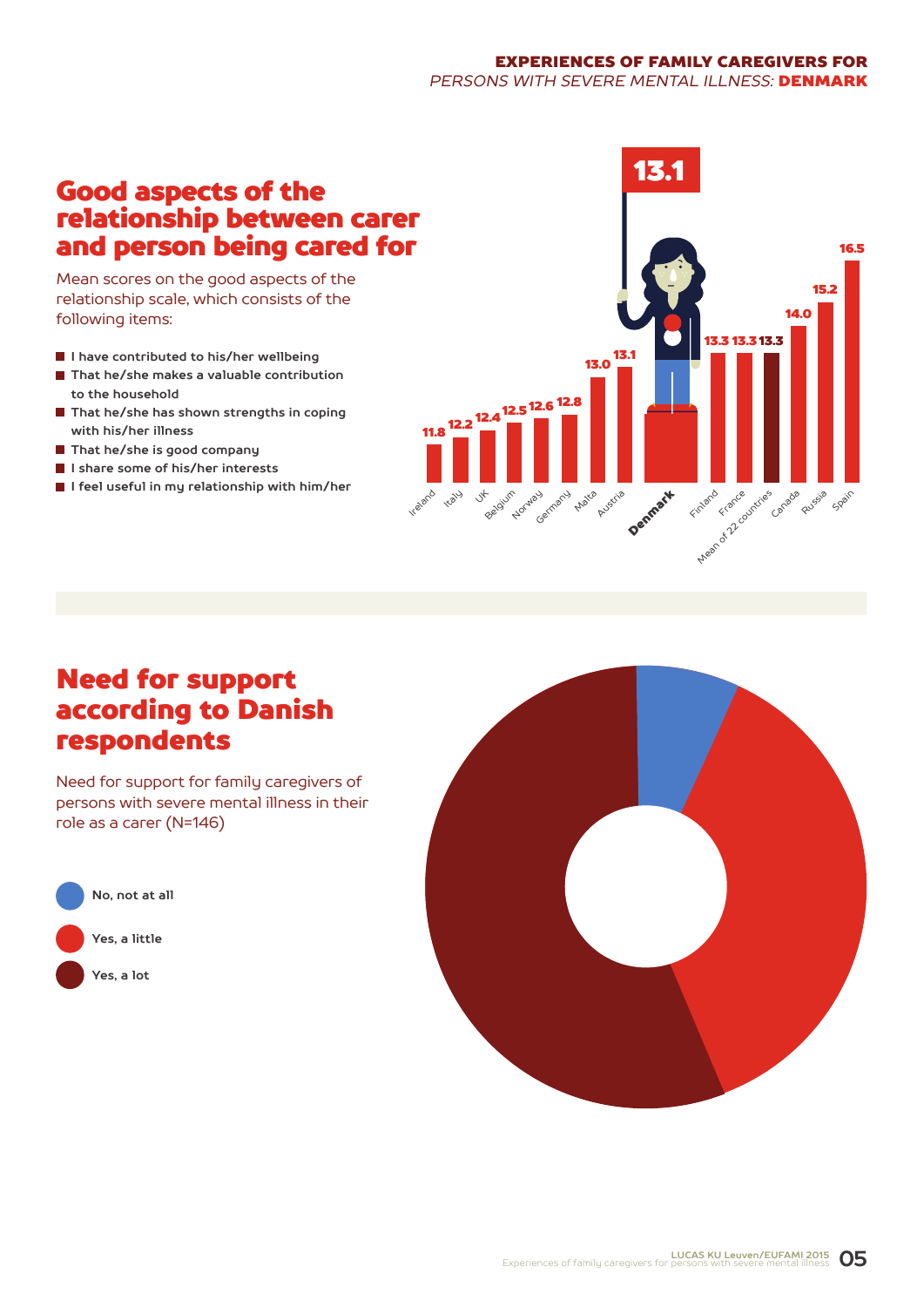

# FULL DATA

### Socio-demographic and caregiving-related characteristics of family caregivers of persons with severe mental illness in Denmark (N=146)

| Age (mean)                                    | 48                      |
|-----------------------------------------------|-------------------------|
| Female                                        | 90                      |
| male                                          | 10                      |
| <b>Employment status</b>                      |                         |
| <b>Full-time</b>                              | 35                      |
| Part-time                                     | 17                      |
| Self-employed                                 | 4                       |
| Unemployed                                    | 3                       |
| <b>Retired</b>                                | 17                      |
| Student                                       | 11                      |
| Unable to work due to caring responsibilities | 5                       |
| Unable to work due to ill-health/disability   | 6                       |
| <b>Other</b>                                  | $\overline{\mathbf{2}}$ |
|                                               |                         |

#### Getting by

| Getting by is (very) difficult |  |
|--------------------------------|--|

#### How many persons with a mental health problem do you currently care for?

|           | 80. |
|-----------|-----|
| っ         |     |
| 3 Or more |     |

#### Living with patient 1

| <b>Yes</b>       | 32 |
|------------------|----|
| Some of the time | 17 |
| <b>No</b>        |    |

#### Relationship with patient 1

| Son/daughter          | 67 |
|-----------------------|----|
| Partner/spouse        | 15 |
| <b>Brother/sister</b> | 6  |
| Parent                | 8  |
| <b>Friend</b>         |    |
| Other                 | っ  |

#### Illness/condition of patient 1 *(multiple responses possible)*

| Psychosis/schizophrenia            | 25 |
|------------------------------------|----|
| Bi-polar disorder/manic depression | 17 |
| <b>Depression</b>                  | 37 |
| Anxiety                            | 36 |
| Other mental health problem        | 43 |

#### Time caring

| Hours spent looking after someone with a mental health<br>problem last week (mean)     | 23 |
|----------------------------------------------------------------------------------------|----|
| Years since first started taking care for someone<br>with mental health problem (mean) | 10 |

#### Role as a carer

| <b>Only caregiver</b>                               | 37      |
|-----------------------------------------------------|---------|
| Main caregiver                                      | 41      |
| Sharing caring responsibilities equally with others | $12 \,$ |
| Someone else is the main caregiver                  |         |
| <b>Other</b>                                        |         |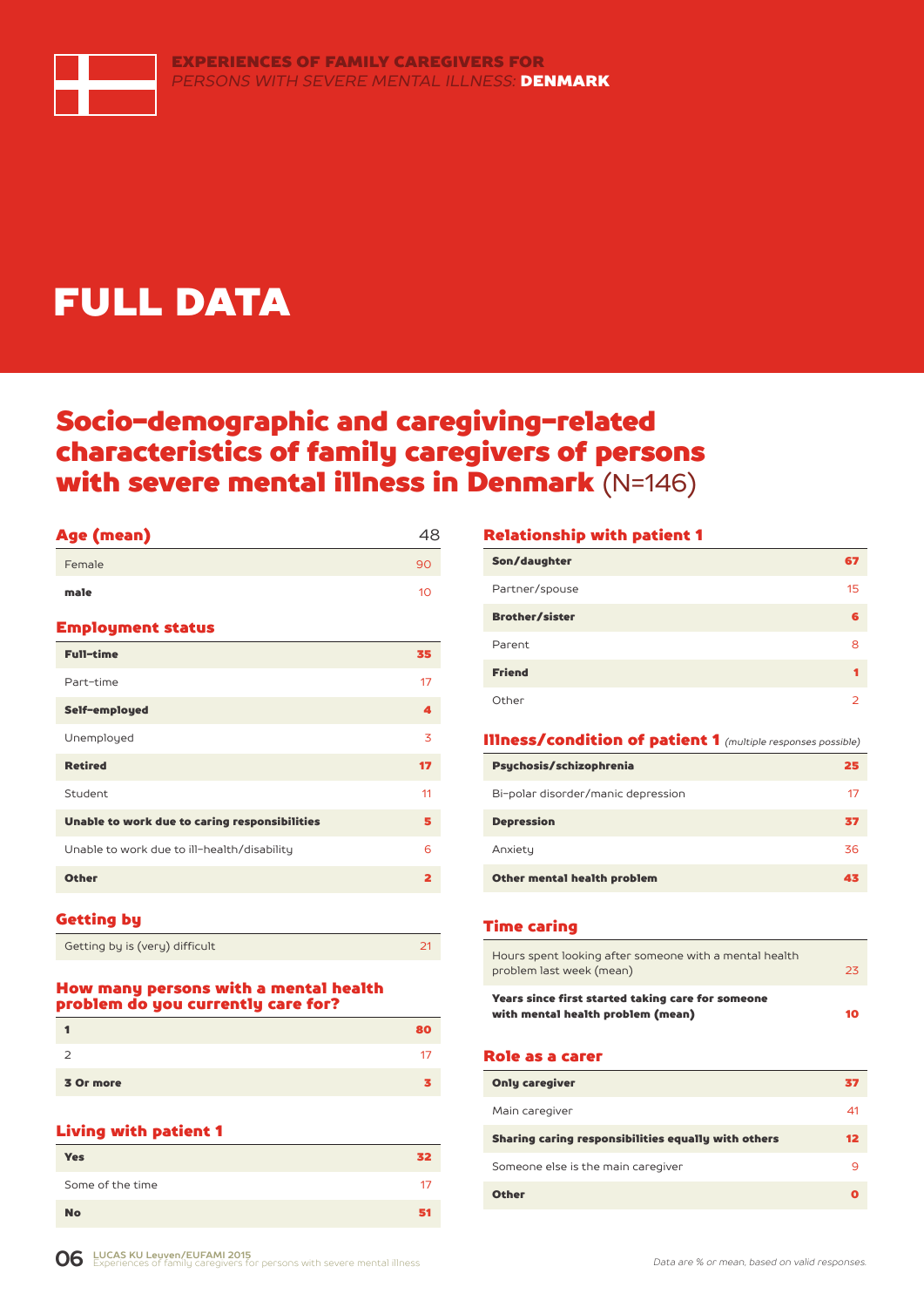### Experiences of family caregivers of persons with severe mental illness in Denmark (N=146)

| "During the past four weeks, how concerned were you about "                                                                                                                                    |                 | 2  | 3                  | 4  | 5 + |
|------------------------------------------------------------------------------------------------------------------------------------------------------------------------------------------------|-----------------|----|--------------------|----|-----|
| Your role as a carer                                                                                                                                                                           |                 |    |                    |    |     |
| Not having enough time to yourself?                                                                                                                                                            | 21              | 30 | 11                 | 30 | 8   |
| Having to put the needs of the person you care for ahead of your own needs?                                                                                                                    | 14              | 17 | 11                 | 40 | 18  |
| Not being able to take a break from caring?                                                                                                                                                    | 17              | 21 | 14                 | 30 | 19  |
| Not being able to plan for the future?                                                                                                                                                         | 14              | 15 | 16                 | 28 | 27  |
| Not being able to continue caring due to reasons beyond your control?                                                                                                                          | 19              | 21 | 15                 | 23 | 21  |
| Your relationship with the person you care for                                                                                                                                                 |                 |    |                    |    |     |
| Strain in your relationship with the person you care for?                                                                                                                                      | 16              | 21 | 11                 | 28 | 23  |
| The person you care for being too dependent on you at the moment?                                                                                                                              | 17              | 17 | 10                 | 32 | 24  |
| The person you care for becoming too dependent on you in the future?                                                                                                                           | 12              | 19 | 8                  | 35 | 26  |
| The person you care for saying things that upset you?                                                                                                                                          | 12 <sup>°</sup> | 18 | 11                 | 30 | 29  |
| Feeling irritable with the person you care for?                                                                                                                                                | 13              | 24 | 17                 | 27 | 19  |
| Reaching "breaking point", where you feel you cannot carry on with things as they are?                                                                                                         | 23              | 19 | 11                 | 26 | 21  |
| Your relationship with family and friends                                                                                                                                                      |                 |    |                    |    |     |
| Strain in your relationship with family and friends, because of your caring responsibilities?<br>"Drifting apart" from family and friends, because your caring responsibilities limit the time | 19              | 24 | $12 \ \varepsilon$ | 29 | 17  |
| available to keep in contact with them?                                                                                                                                                        | 23              | 21 | 14                 | 21 | 20  |
| Feeling isolated and lonely because of the situation you are in?                                                                                                                               | 19              | 19 | 15                 | 19 | 28  |
| Not getting the support you need from family and friends?                                                                                                                                      | 18              | 23 | 19                 | 25 | 15  |
| <b>Your financial situation</b>                                                                                                                                                                |                 |    |                    |    |     |
| <b>Your own financial situation?</b>                                                                                                                                                           | 30              | 20 | 14                 | 26 | 10  |
| The financial situation of the person you care for?                                                                                                                                            | 23              | 13 | 12                 | 22 | 31  |
| Having to cover extra costs of caring?                                                                                                                                                         | 34              | 13 | 14                 | 23 | 17  |
| <b>Your physical health situation</b>                                                                                                                                                          |                 |    |                    |    |     |
| Your own physical health?                                                                                                                                                                      | 23              | 22 | 13                 | 31 | 11  |
| Your caring role making your physical health worse?                                                                                                                                            | 25              | 20 | 10                 | 24 | 21  |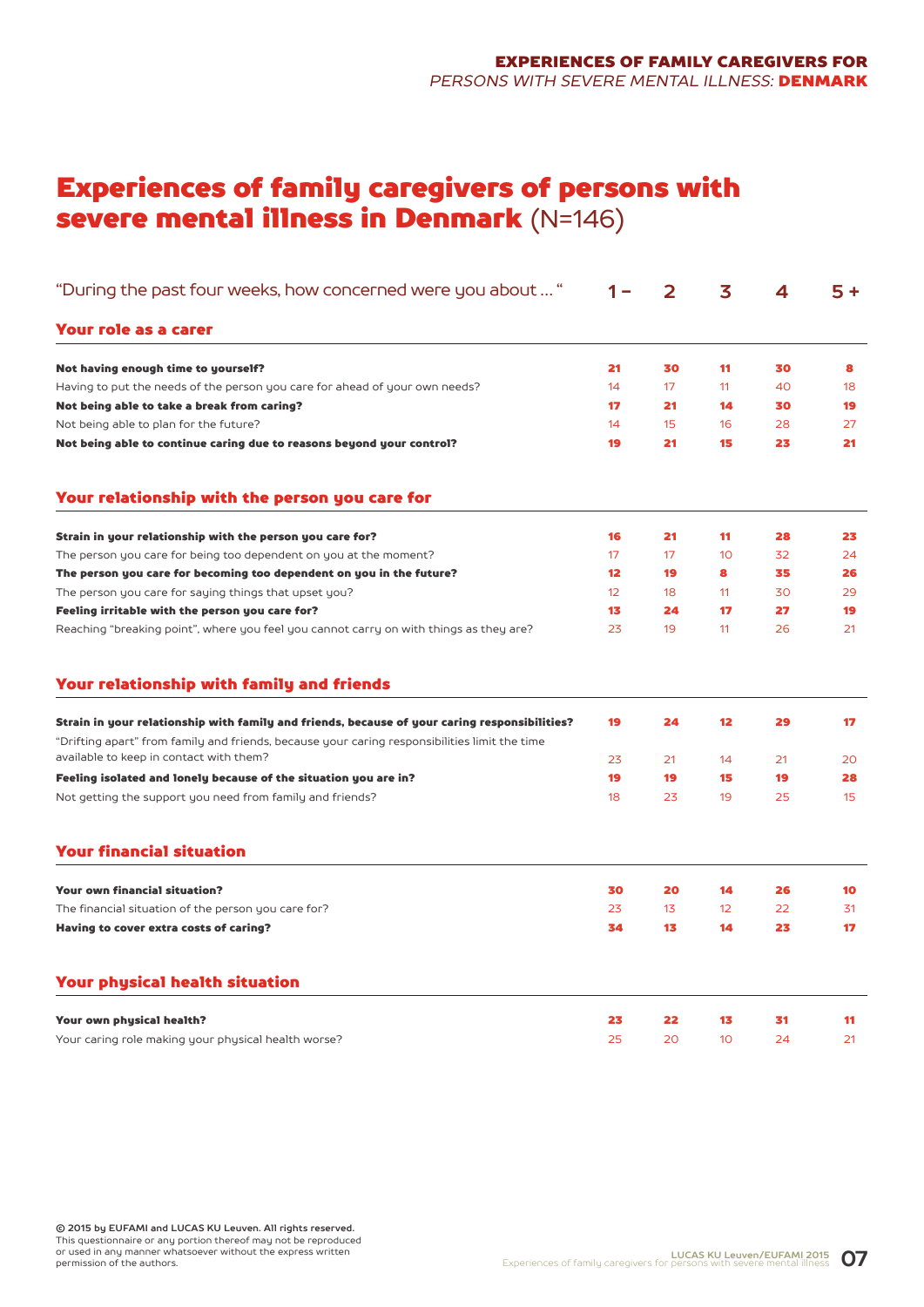#### EXPERIENCES OF FAMILY CAREGIVERS FOR *PERSONS WITH SEVERE MENTAL ILLNESS:* DENMARK

| <b>Experiences of family caregivers of persons with</b><br>severe mental illness in Denmark (N=146) - continued | $1 -$ | $\mathbf{2}$ | 3  | 4   | $5+$ |
|-----------------------------------------------------------------------------------------------------------------|-------|--------------|----|-----|------|
| <b>Your emotional well-being</b>                                                                                |       |              |    |     |      |
| Being unable to cope with the "constant anxiety" of caring?                                                     | 13    | 23           | 15 | 31  | 19   |
| Feeling depressed?                                                                                              | 17    | 24           | 17 | 23  | 18   |
| Being unable to see anything positive in your life?                                                             | 39    | 25           | 11 | 20  | 6    |
| Lack of sleep brought about through worry or stress?                                                            | 17    | 25           | 14 | 27  | 17   |
| Lack of sleep caused by the person you care for keeping you awake at night?                                     | 48    | 16           | 16 | 13. | 8    |
| Feeling so exhausted that you cannot function properly?                                                         | 20    | 22           | 13 | 23  | 21   |
| <b>Stigma and discrimination</b>                                                                                |       |              |    |     |      |
| Persons treating you differently because of the illness/condition of the person you care for?                   | 47    | 23           | 16 | 11  | 4    |
| Safety 'How concerned were you about the person you care for'                                                   |       |              |    |     |      |
| Accidentally doing something that puts you at risk?                                                             | 60    | 18           | 10 | 7   | 5    |
| Being aggressive or threatening towards you?                                                                    | 62    | 17           | 5  | 9   | 6    |
| <b>Harming themselves?</b>                                                                                      | 30    | 21           | 6  | 21  | 23   |
| Getting themselves into dangerous situations?                                                                   | 31    | 20           | 9  | 18  | 21   |
| Relapsing or deteriorating, such that it puts their safety at risk?                                             | 20    | 24           | 9  | 24  | 24   |

*Data are row percentages, with each row totalling 100%. Percentages are based on valid responses. All items use the same 5-point Likert Scale (1= not at all, 2= a little, 3= moderately, 4= quite a bit, 5= a lot). All items start with "During the past four weeks, how concerned were you about …".*

### Satisfaction with professional support of family caregivers of persons with severe mental illness in Denmark (N=146)

| "In general, how satisfied are you with "                                                                                                      | $1 -$ | 2  | 3  | 4                 | $5 +$          |
|------------------------------------------------------------------------------------------------------------------------------------------------|-------|----|----|-------------------|----------------|
| Information and advice for carers                                                                                                              |       |    |    |                   |                |
| That you have enough information about the condition/illness of the person you<br>care for to enable you to feel confident in caring for them? | 31    | 25 | 20 | $12 \overline{ }$ | 13             |
| That you have enough information about how their condition/illness is likely to<br>develop in the longer-term?                                 | 31    | 26 | 17 | 14                | 1 <sub>3</sub> |
| That you can get whatever information you need when you need it?                                                                               | 24    | 30 | 17 | 19                | 11             |
| With how easy it is to understand the information you have?                                                                                    | 14    | 14 | 26 | 27                | 20             |
| With the amount of advice available to you?                                                                                                    | 32    | 23 | 17 | 20                | 8              |
| That you are clear about who to go to for the information and advice you need?                                                                 | 31    | 25 | 12 | 16                | 17             |
| That you are clear about who to contact if there is an emergency and you need                                                                  |       |    |    |                   |                |
| help right away?                                                                                                                               | 35    | 15 | 15 | 20                | 15             |
| That you are clear about who to call if you have a routine inquiry?                                                                            | 29    | 21 | 22 | 17                | 11             |